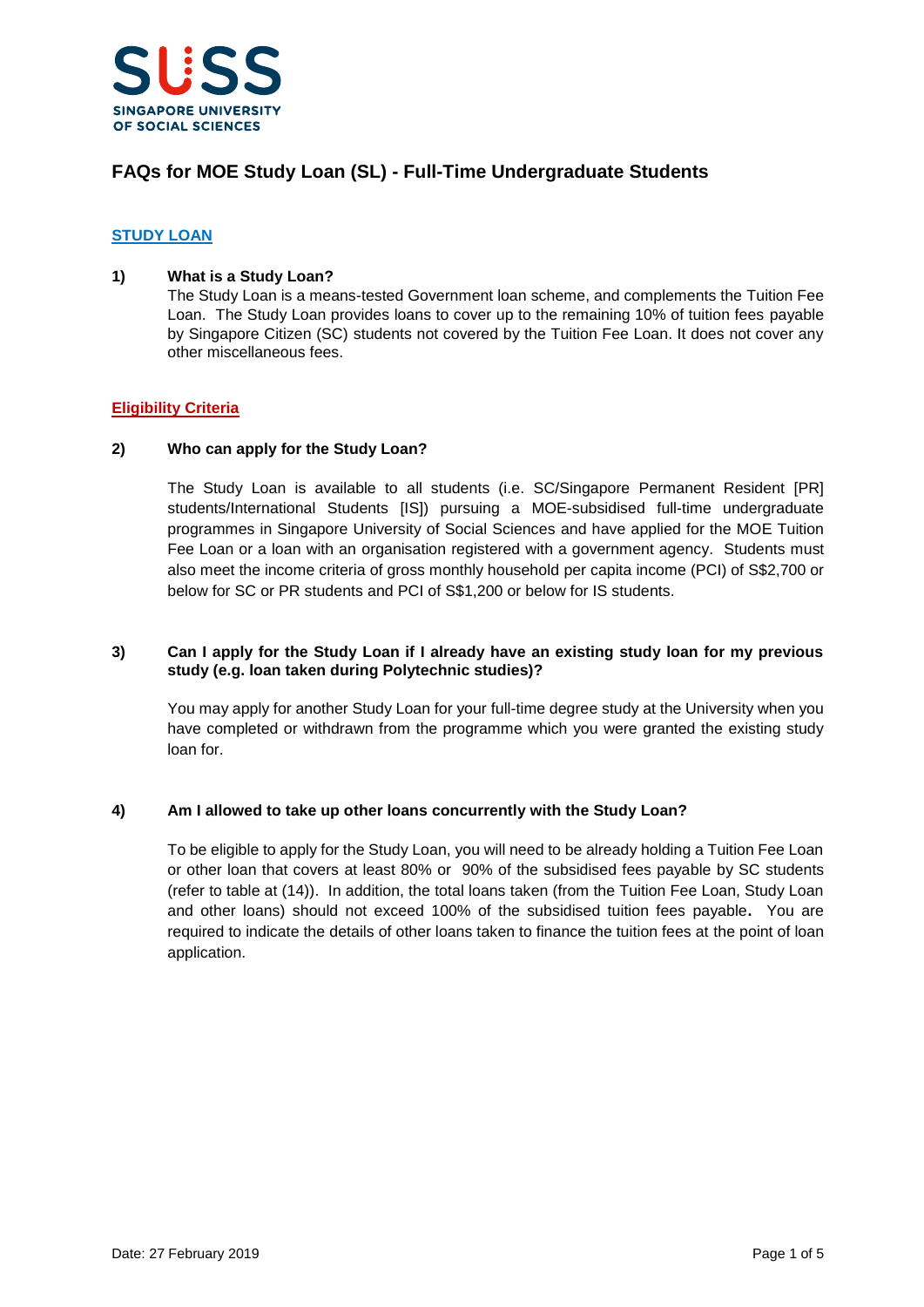

## **5) If I am paying non-subsidised tuition fees (due to reasons such as transfer/re-start/readmission/candidature extension), can I still apply for Study Loan?**

Yes, you may still apply for Study Loan, if you were previously a subsidised student but have exhausted your subsidy eligibility after your transfer/re-admission/candidature extension. However, the maximum loan quantum will be capped at the subsidised tuition fee payable by Singapore Citizens (SC) for each semester for the programme. For example,

Full tuition fee (i.e. non-subsidised) =  $$1,000$  per semester Subsidised SC fees = \$250 per semester

| Maximum Tuition Fee Loan | $= 90\%$ of \$250<br>$=$ \$225       |
|--------------------------|--------------------------------------|
| Maximum Study Loan       | $= 10\% \text{ of } $250$<br>$= $25$ |

Student pays the remaining tuition fee of \$750 per semester (i.e. \$1,000 less [\$225 + \$25]).

# **Requirements for Guarantor**

## **6) Do I need a guarantor when applying for the Study Loan?**

Yes, you would need a guarantor. There are no income criteria but the guarantor must be:

- between 21 and 60 years old
- not a bankrupt
- a Singapore Citizen (SC) guarantor if you are a SC
- a SC or Singapore Permanent Resident (PR) guarantor if you are a PR
- a SC or SPR or foreigner can be accepted if you are a IS

#### **Application Process**

#### **7) How do I apply for the Study Loan? When will I be notified of the application outcome?**

To apply:

- Submit an [eApplication](https://www.suss.edu.sg/EService/eApps/FinancialAideApplication/FinancialAideApplicationLogin.aspx?subType=FFA-STULOAN) and the required supporting documents (refer to Q8 below) via the University's website before the deadline indicated in the table below.
- If your application is successful, you will be notified by the University within seven working days of your Tuition Fee Loan approval by DBS bank via email (note: only successful applicants will be notified).
- Upon receiving the email notification from the University, both you and your guarantor are required to sign the Study Loan Agreement**<sup>1</sup>** at the University in person before the date indicated in the email notification.
- Upon signing the Study Loan Agreement, the University will notify you via email the balance of the course fee amount payable by you i.e. total course fee payable less your Tuition Fee Loan, Study Loan and any other loan taken to finance the subsidised tuition fees.
- The University will then update DBS**<sup>2</sup>** on your successful Study Loan application and you should receive an annual statement from the bank for your reference.

#### **<sup>1</sup>** *The Study Loan Agreement covers the terms and conditions governing the loan.*

**<sup>2</sup>***DBS Bank Ltd is the agent bank appointed by Singapore University of Social Sciences to administer the Study Loan.*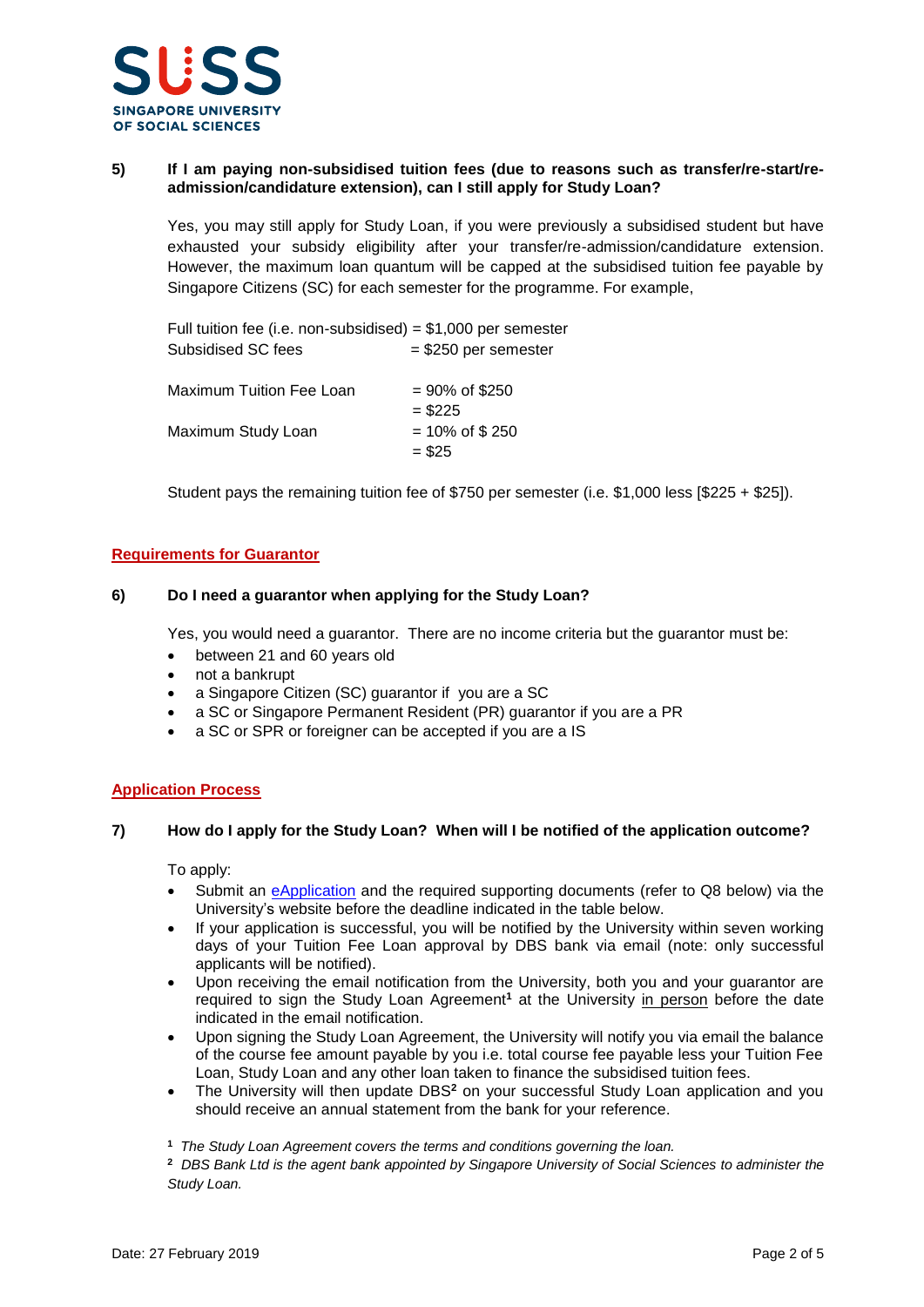

## **Application Period for Study Loan:**

| <b>Start Date of Application</b> | <b>Submission Deadline</b> |
|----------------------------------|----------------------------|
| 1 June                           | 15 July                    |

## **8) What are the documents required for applying the Study Loan?**

**[Click here](https://www.suss.edu.sg/docs/default-source/contentdoc/sa/ft-studygrantchecklist.pdf)** for the list of supporting documents required for Study Loan application.

Application submitted without the complete set of supporting documents will be deemed as incomplete and will not be processed.

## **9) Can I appeal if I have missed the loan application deadline?**

You should submit the Study Loan application by the stipulated submission deadline. However, if you wish to appeal, you will need to submit the reason(s) for your late application and supporting documents to the University's Student Support department via email at: [students@suss.edu.sg.](mailto:students@suss.edu.sg) You will be informed of the outcome for your appeal within seven (7) working days from the date of submission.

Please note that for the semester tuition fees to be included in the Study Loan, the loan application must be approved by the University at least one (1) month before the commencement of the semester. In the event that the loan is approved after this date, you are required to pay the tuition fee for that semester without the Study Loan.

## **10) If I am successful in my Study Loan application, do I have to apply for it every academic semester?**

No, you only need to apply once for the loan to cover the entire programme duration.

#### **11) If I am not successful in the Study Loan application, can I apply for it again?**

Yes, you can apply for the Study Loan (SL) again in the following semester by the stipulated deadline. The approval of the SL will be subject to eligibility and loan criteria. If you require financial assistance for the semester, you can refer to the University's website for other financial assistance schemes available.

#### **12) If I change my course of study to another undergraduate programme in Singapore University of Social Sciences, do I need to re-apply for a new Study Loan?**

If you are transferring to another undergraduate programme within the University, you may continue with your existing Study Loan. The loan quantum will then be based on the course fees of the new programme. You will be liable to repay the loan that you have taken for both your previous programme and new programme upon your graduation from the new programme or when you leave the University.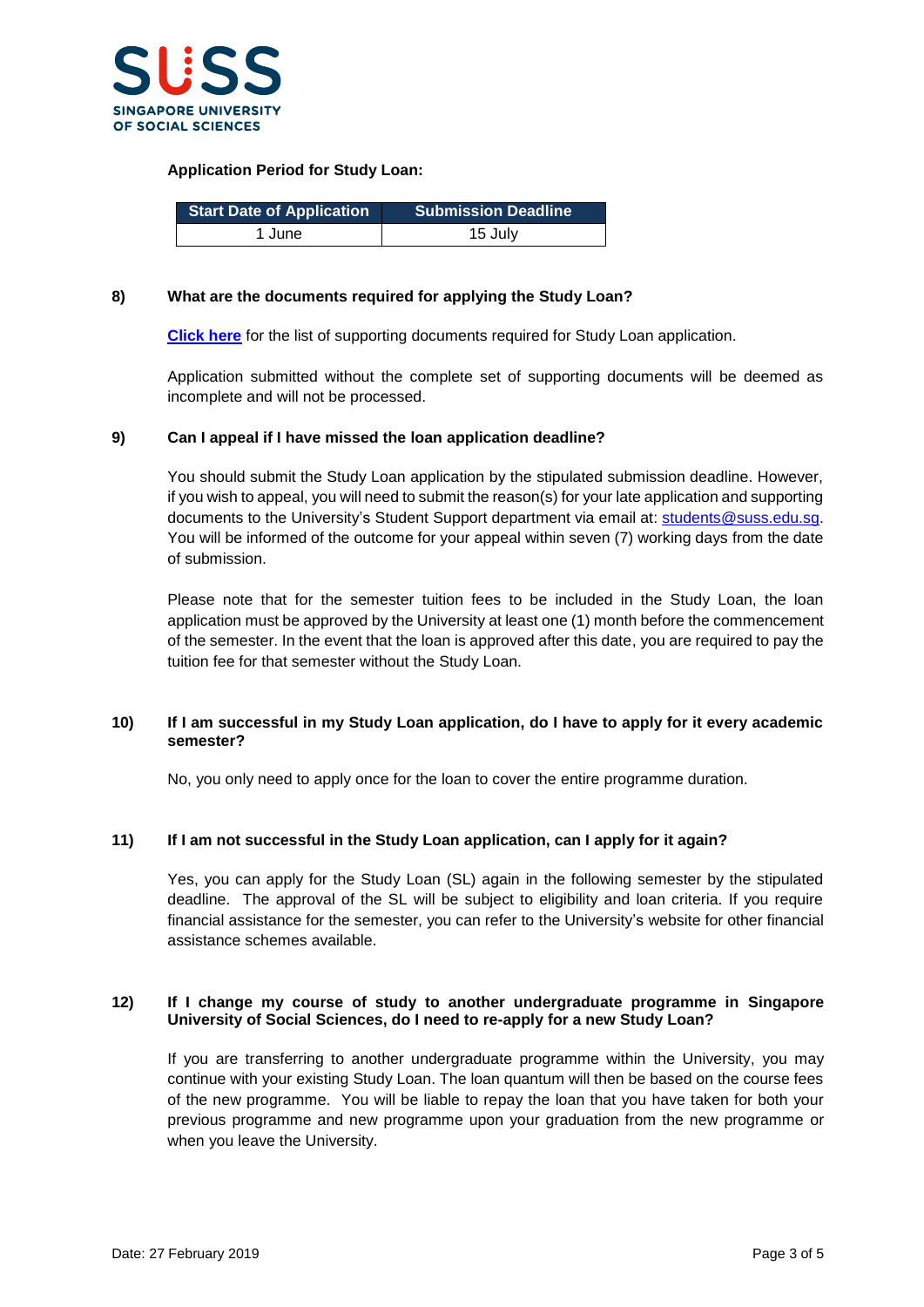

## **13) What shall I do if I want to cancel the Study Loan during my candidature?**

You will need to provide written notification to SUSS and contact DBS indicating your intention to cancel the loan. You will then be advised on the procedures upon our receipt of your notification.

#### **Loan Quantum**

#### **14) What is the loan quantum for Study Loan?**

The maximum loan quantum allowable is based on student's Gross Monthly Household Per Capita (PCI):

|                                  | Tier 1<br>(waiver of<br>interest)                                                                                  | Tier 2 (with interest)                                                                                       |                                                                                                                 |
|----------------------------------|--------------------------------------------------------------------------------------------------------------------|--------------------------------------------------------------------------------------------------------------|-----------------------------------------------------------------------------------------------------------------|
| <b>Nationality</b>               | SC and PR                                                                                                          | SC and PR                                                                                                    | IS                                                                                                              |
| <b>Income</b><br><b>Criteria</b> | <b>Gross Monthly</b><br>Household per<br>capita Income<br>$\leq$ \$950                                             | <b>Gross Monthly</b><br>Household per capita<br>Income > \$950 and $\leq$<br>\$2,700                         | <b>Gross Monthly</b><br>Household per<br>capita Income $\leq$<br>\$1,200                                        |
| Max<br>Quantum<br>of Loan        | Max of 20% of<br>subsidised<br>tuition fees<br>payable by SC<br>plus annual<br>living allowance<br>loan of \$3,600 | Max of 10% of<br>subsidised tuition fees<br>payable by SC plus<br>annual living allowance<br>loan of \$3,600 | Max of 10% of<br>subsidised tuition<br>fees payable by SC<br>plus annual living<br>allowance loan of<br>\$3,600 |

#### **15) What shall I do if I want to change the Study Loan quantum during my candidature?**

You may contact the University to work out a new loan quantum. However, approval is subject to eligibility criteria and governing terms and conditions.

## **Interest and Repayment Period**

## **16) How do I repay the Study Loan after I have graduated? What is the maximum repayment period?**

Upon your graduation, you should receive a letter from the bank requesting the confirmation of your preferred repayment option. The repayment of the Study Loan can be made either by a full lump-sum payment or by equal monthly instalments, with a minimum repayment of S\$100 per month.

Repayment can commence within six (6) months after graduation or upon graduates securing employment, whichever is earlier. The maximum repayment periods are as follows:

- Study Loan (with waiver of interest): 5 years from commencement of first repayment.
- Study Loan (with interest payment): 20 years from commencement of first repayment.